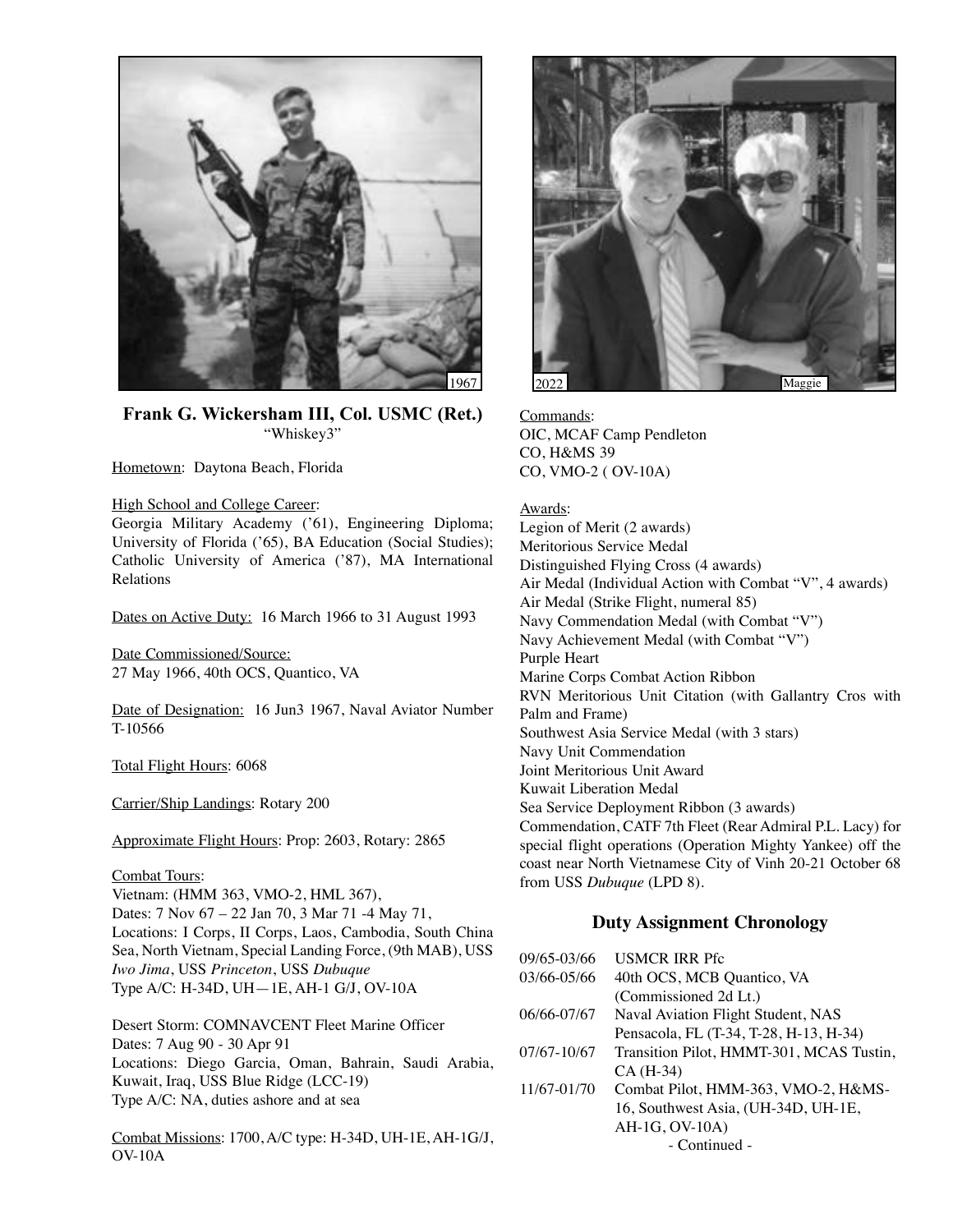| Duty Assignment Chronology continued |                                                |  |
|--------------------------------------|------------------------------------------------|--|
| 03/70-12/70                          | Squadron Instructor Pilot, VMO-1, MCAS         |  |
|                                      | New River, NC (UH-1E, OV-10A, AH-1G)           |  |
| 01/71-03/71                          | Fleet Test & Eval Pilot/ Maintenance Officer,  |  |
|                                      | AH-1J Combat Evaluation Team, NAS Pax          |  |
|                                      | River (Weapons Test)                           |  |
| 03/71-05/71                          | Maintenance Officer/ Combat Pilot, HML-        |  |
|                                      | 367, RVN Marble Mountain, MAG16,               |  |
|                                      | $(AH-1G/J)$                                    |  |
| 05/71-02/72                          | Maintenance Officer /Instructor Pilot, Subunit |  |
|                                      | 1, H&MS 36, MCAS Okinawa (cadre standup        |  |
|                                      | of HMA 369, AH-1J)                             |  |
| 02/72-08/74                          | Officer Selection Officer, 6th MCD,            |  |
|                                      | Jacksonville, FL, (T-28)                       |  |
| 08/74-05/75                          | Student Amphibious Warfare School,             |  |
|                                      | Quantico, VA                                   |  |
| 07/75-06/77                          | Maintenance Officer/Instructor Pilot, VMO-2,   |  |
|                                      | MCAS Camp Pendleton, CA (OV-10A)               |  |
| 06/77-07/78                          | Commanding Officer, MCAF Camp                  |  |
|                                      | Pendleton, CA (OV-10A)                         |  |
| 08/78-06/79                          | Student, Marine Corps Command and Staff        |  |
|                                      | College, Quantico, VA                          |  |
| 06/79-06/81                          | Air Officer, 4th MEB, USS Mount Whitney        |  |
|                                      | $(LCC - 20)$                                   |  |
| 06/81-03/82                          | CO, H&MS 39, MAG 39 Camp Pendleton,            |  |
|                                      | CA (OV-10A)                                    |  |
| 03/82-04/83                          | CO, VMO-2, MAG 39 Camp Pendleton, CA           |  |
|                                      | $(OV-10A)$                                     |  |
| 05/83-06/84                          | G-3Training Officer, 3d MAW, MCAS El           |  |
|                                      | Toro, CA (OV-10A)                              |  |
| 06/84-06/88                          | Plans Officer/Division Chief, PP&O, HQMC       |  |
|                                      | Washington, DC                                 |  |
| 06/88-06/90                          | Assistant G-3/ G-1 2d MAW, MCAS Cheery         |  |
|                                      | Point, NC (OV-10A/D)                           |  |
| 06/90-06/92                          | Fleet Marine Officer, CONSEVENTHFLT/           |  |
|                                      | COMNAVCENT, Japan/ Persian Gulf                |  |
|                                      | (Operation Desert Storm) (USS Blue Ridge       |  |
|                                      | LCC 19)                                        |  |
| 06/92-08/93                          | HQSC BN, MCCDC Quantico, VA                    |  |
| 31 Aug 93                            | Retired from Active Duty                       |  |

## **Summary of Significant Career Events**

Held a variety of positions to include:

Fleet Marine Officer (FMO) /Special Staff Officer to Commander Naval Forces Central Command and Commander U.S. 7th Fleet (Gulf War/Japan); Assistant Chief of Staff, G-1, Human Resources, 2nd Marine Aircraft Wing; Director, Joint Strategic Branch, Plans, Policies and Operations, Headquarters Marine Corps; Special Advisor/Trusted Agent to Commandant of the Marine Corps on International Treaties and Arms Control; Marine Corps SIOP/RISOP Officer; Deputy Commander, Air Combat Element, 1st Marine Aircraft Wing (Somalia); Commanding Officer, Marine Observation Squadron Two; Commanding Officer, Marine Headquarters and Maintenance Squadron 39; Commander, Marine Corps Air Facility, Camp Pendleton; Brigade Air Officer, 4th Marine Expeditionary Brigade (NATO/Cuba); Advisor, Marine Corps Foreign Military Sales Project Officer

(Morocco), Fleet Test Pilot/Maintenance Officer, AH-1J Cobra Combat Test and Evaluation Team (Patuxent River/Vietnam); Marine Corps Officer Selection Officer, Jacksonville, FL; Squadron Operations Officer, Squadron Strike/Flight Leader (Vietnam), Aircraft Maintenance Officer, Instructor Pilot and Post-maintenance Test Pilot.

Achieved the following courses and recognitions:

Aviation Safety Award for 5000 hours of accident free flight hours; assignment as a Joint Specialty Officer by the Secretary of Defense; certification by the US Army Aviation School as a AH-1G Instructor in Transition and Gunnery; completion of the US Air Force Special Operations School course in Crisis Response Management: completion of the US Army Senior Commander/ Chemical Officer Course; completion of the US Army Toxic Agent Training Course at the Chemical Decontamination Training Facility; completion of the US Air Force Special Operations School in Counterinsurgency; completion of the US Air Force Special Operations School in Dynamics of International Terrorism; completion of the US Army Airborne Course, Ft. Benning, GA; awarding of Marine Parachutist Insignia ( 60 parachute jumps); completion of the US Air Force Nuclear Weapons Advanced Course, Kirtland AFB, NM; completion of the US Air Force Senior Officers Ballistic Missile Course, Vandenberg AFB,CA; National War College ( non-resident) Course; NPGS Aviation Safety Command Course; Joint Aviation Supply and Maintenance Material Management Course; Defense Mapping Course; Intelligence Management Course; achieved Shellback in Neptune's Court 15 Mar 92 ( USS Blue Ridge LCC 19).

## **Summary of Post Military Work**

(1) Worked for the Strategy International Group, Los Alamos Technical Associates and VSE Corporation. With the first two organizations, Mr. Wickersham worked on classified projects dealing with Weapons of Mass Destruction and Counterterrorism. As Vice President of the Field Service Support Group, VSE Corporation, Mr. Wickersham lead projects in Kuwait and Iraq involving the Tanker Ballistic Protection System and Battle Damage Repair of Mine Resistant Ambush Protected vehicles (Second Gulf War 2004-2008)

(2) Holds a FAA Commercial Pilot License (#1676169) for SEL/MEL Airplane and Rotorcraft with Instruments Rating for both Airplane and Rotorcraft. He has a Tail Wheel endorsement and owns a Legend Cub.

## **Associations/Membership/Boards:**

(1) As a veterans issues advocate, Mr. Wickersham has served variously as: Chair, Virginia's Joint Leadership Council of Veterans Service Organizations; Chair, Virginia's Veterans Service Foundation, President, Virginia Council of Chapters of the Military Officers Association; National Legislative Officer, Military Order of the Purple Heart; Commander, Department of Virginia, Military Order of the Purple Heart; President, Northern Virginia Chapter, Military